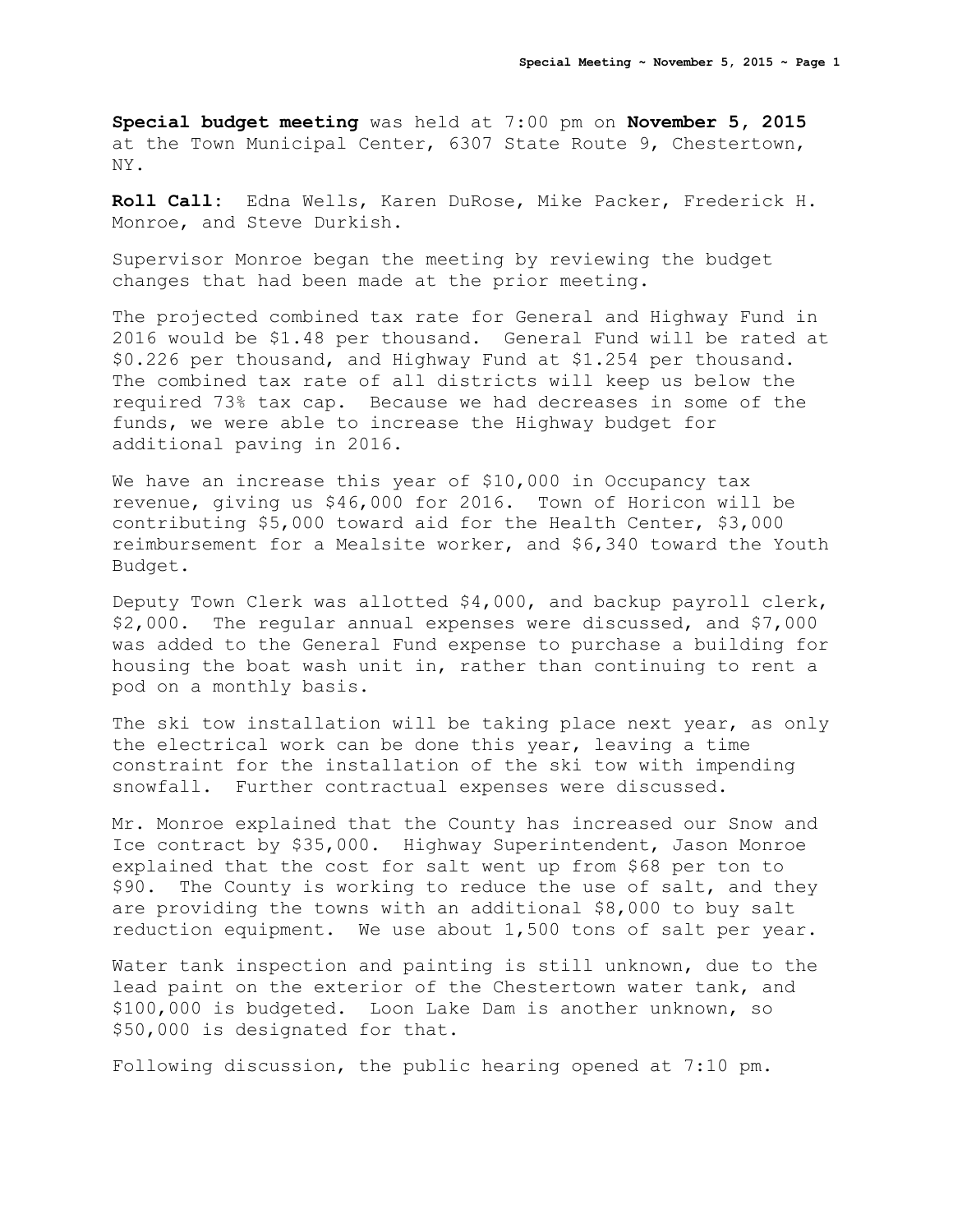David Gottesman was in attendance and spoke to the Board about there being no cost of living increase in Social Security for 2016 with a possible increase in Medicare payments, and suggested that the elected officials be sensitive to the seniors plight and not take the proposed 2% raise. This will be discussed in executive session, and the Board will then vote on acceptance of the budget.

Public hearing closed at 7:25 pm.

John Nick was in attendance to discuss the ski tow. Mr. Monroe explained that we had gotten the bid from Geise Engineering, Northumberland, PA, for the ski tow. Sam Geise and John had consulted, and Mr. Geise liked the idea of the tow mechanism being housed in a building at the base of the hill. Geise Engineering will supply any needed tech support. The bid was for \$37,500, and we still have money left in the grant in the amount of \$14,900. The balance can be paid from the Occupancy Tax. Mr. Nick recommends the Board accept the bid amount.

## **RESOLUTION #153: ACCEPT BID FROM GEISE ENGINEERING FOR THE SKI TOW.**

Introduced by Mrs. Wells, seconded by Mr. Durkish, accept bid from Geise Engineering for the ski tow.

## AYE 5 NO 0

Mr. Nick stated that they had requested Cedarwood Engineering do a lighting plan. The lighting recommendations were shared with Mr. Packer, so that they can begin digging the ditches, etc. Mr. Nick will be contacting Verizon because the poles have not been delivered yet. Mr. Nick is also working on the APA permit, but they need the original permit that had been filed at the County. Mr. Nick and Mr. Packer have been working on the plan for the electrical needs.

Mr. Monroe stated that the biomass boiler should be delivered next week. The existing exhaust pipe will be turned off, and the coal bin will be opened for removal of the old boiler.

Mr. Monroe stated that the Solid Waste bids by the County resulted in Waste Management of New York being the low bidder. Mr. Monroe recommends that we contract with Warren County for Solid Waste and everything that goes with it, but hold off on electronics while prices on that are still being sought by the County.

**RESOLUTION #154: AUTHORIZE SUPERVISOR SIGN AGREEMENT WITH WARREN COUNTY FOR SOLID WASTE AND RECYCLABLE PROCESSING.**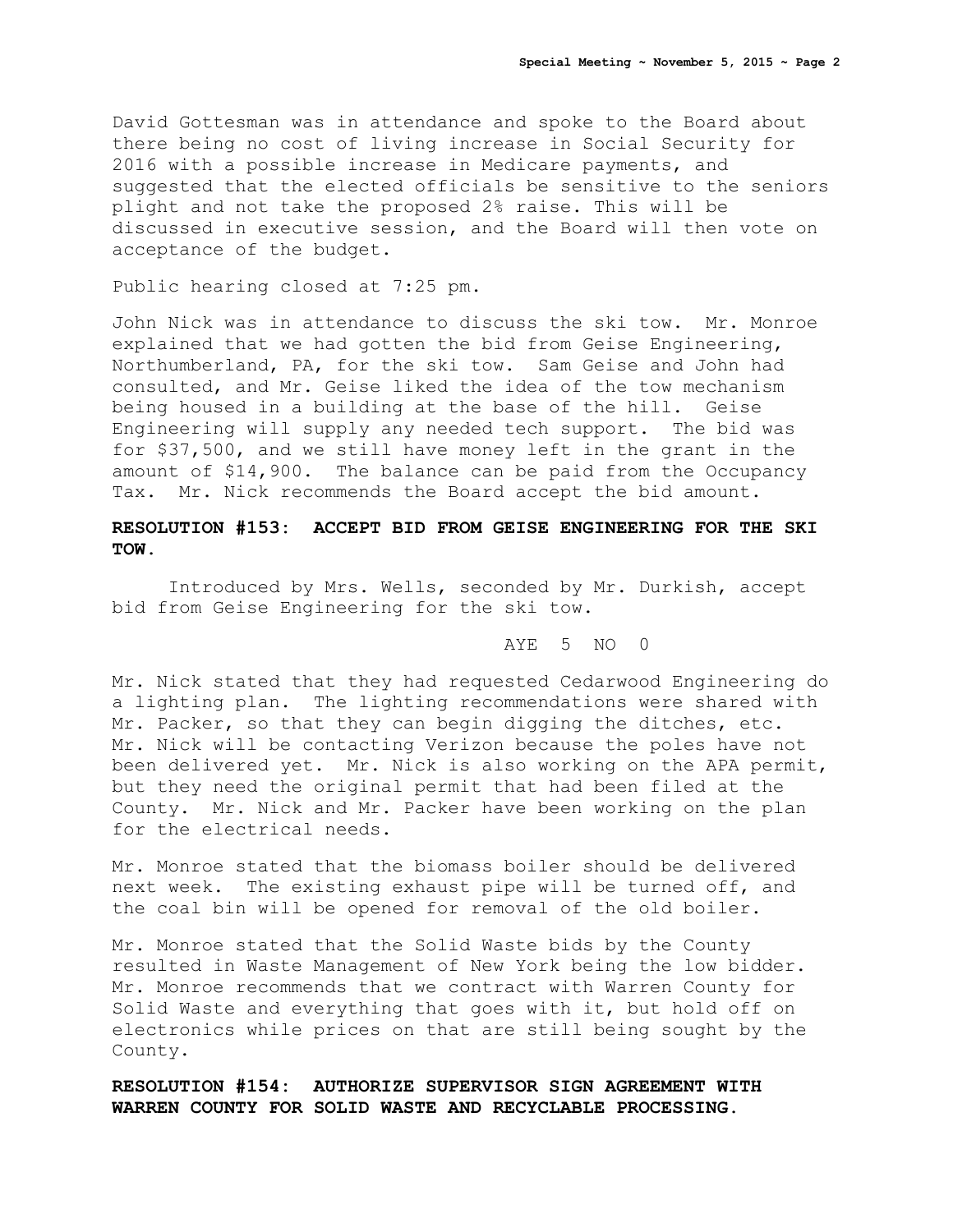Introduced by Mr. Packer, seconded by Mrs. Wells, authorize Supervisor sign inter municipal agreement with Warren County for solid waste and recyclable processing:

TOWN OF CHESTER

RESOLUTION AUTHORIZING INTERMUNICIPAL AGREEMENT BETWEEN THE TOWN OF CHESTER AND WARREN COUNTY RELATING TO SOLID WASTE AND RECYCLABLE DISPOSAL SERVICES (WC065- 12) AND SOLID WASTE AND RECYCLING TRANSPORTATION SERVICES (WCV070- 12)

WHEREAS, as a result of a competitive bidding process completed by Warren County ("County") and for the benefit of local municipalities including the Town of Chester ("Town"), the County has arranged for Solid Waste and Recyclable Disposal Services (WC 065-12) and Solid waste and Recycling Transportation Services (WC 070-12) to be available to the Town through the various contractors who have been awarded contracts by the County for the foregoing services, and

WHEREAS, the Town Board desires to utilize the County's contractual arrangements for Solid Waste and Recyclable Disposal Services upon the terms and conditions set forth in the County's agreements for such services with Waste Management of New York, LLC, and

WHEREAS, the Town Board desires to utilize the County's contractual arrangements for Solid Waste and Recycling Transportation Services upon the terms and conditions set forth in the County's agreement for such services with Waste Management of New York, LLC, and

WHEREAS, after review and deliberation of the competitive bid proposal of Waste Management of New York, LLC, the Town desires to have Waste Management of New York, LLC, transport all the solid waste and recyclable materials from the Town's transfer station with the services to be provided by the contractor and the price for such services identified and as set forth in the Schedules attached hereto and incorporated herein, and

WHEREAS, after review and deliberation of the competitive bid proposal of Waste Management of New York, LLC, the Town Board desires to have Waste Management of New York, LLC, dispose of solid waste and recyclable material from the Town's transfer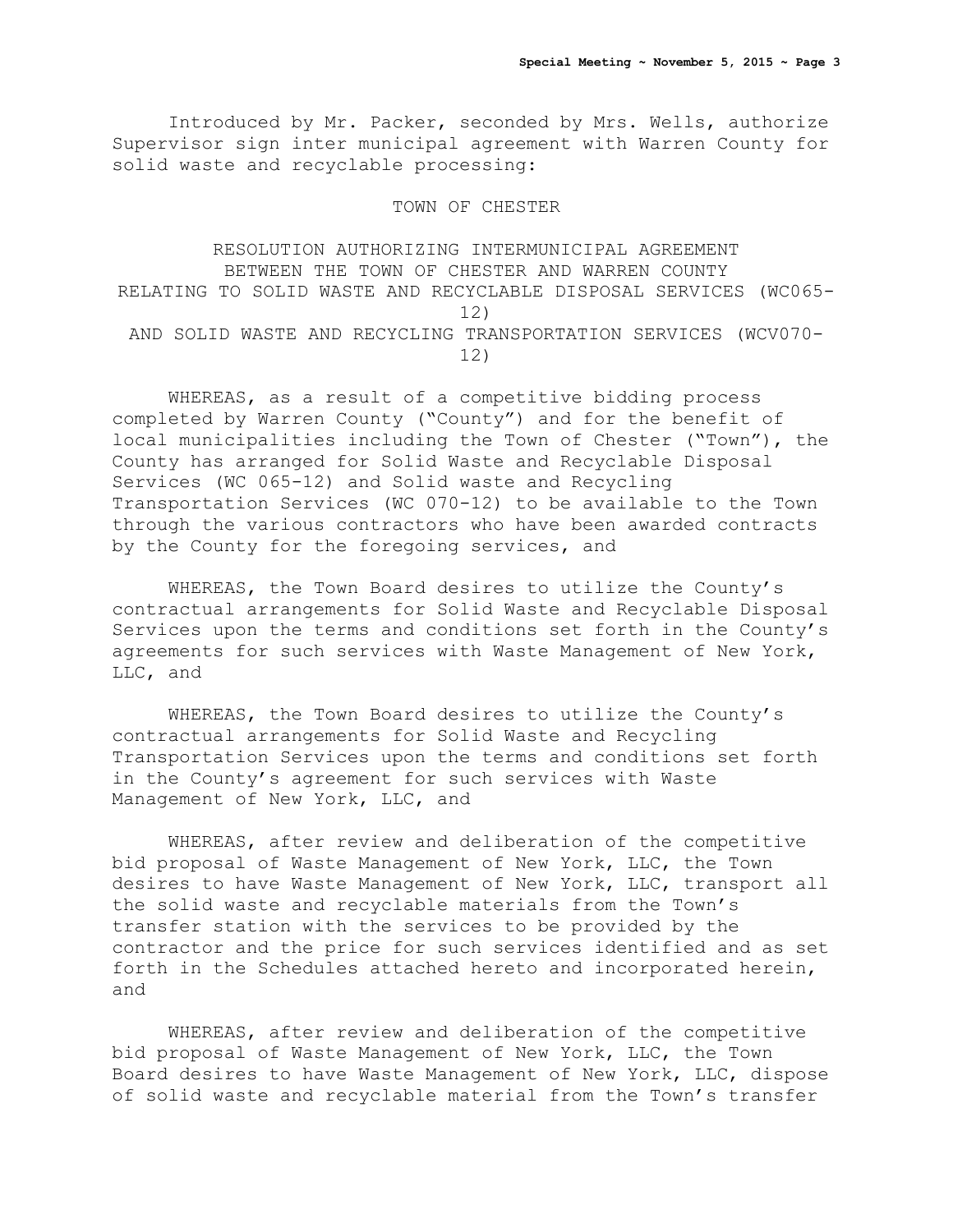station with the services to be provided by such contractor and the price for such services identified and as set forth in the Schedules attached hereto and incorporated herein, and

WHEREAS, the County has presented the Town Board with a proposed Intermunicipal Agreement which sets forth the terms and conditions upon which the Town will participate and pay for Solid Waste and Recyclable Disposal Services and Solid Waste and Recycling Transportation Services through the County's contractual arrangements for such services, and

WHEREAS, the term of the Intermunicipal Agreement shall commence on January 1, 2016 and terminate December 31, 2016, and the Intermunicipal Agreement may be extended for two (2) consecutive one (1) year terms through December 31, 2018, should the County elect to extend its agreements with the contractor identified in foregoing preambles of this resolution, and should the Town elect to continue to participate in the County's contractual arrangements for Solid Waste and Recyclable Disposal Services and Solid Waste and Recycling Transportation Services during any extended term,

NOW, THEREFORE, BE IT

RESOLVED, that the Town Board hereby approves and authorizes the Intermunicipal Agreement between the County and the Town regarding Solid Waste and Recyclable Disposal Services and Solid Waste and Recycling Services and authorizes the Town Supervisor on behalf of the Town to execute the Intermunicipal Agreement with the County, and be it further

RESOLVED, that the Town Board elects to have Waste Management of New York, LLC, provide Solid Waste and Recyclable disposal Services to the Town, which services and prices by contractor have been identified by the Town on the attached Schedules and otherwise in accordance with the terms and conditions of the agreement between the County and Waste Management of New York, LLC, and be it further

RESOLVED, that the Town Board further authorizes and directs the Town Supervisor, Town Clerk and/or Counsel for the Town to take any further action necessary to effectuate the terms of the Resolution.

AYE 5 NO 0

Highway Superintendent Jason Monroe told the Board that he had filed for an extension on the mining permit for the sand pit.